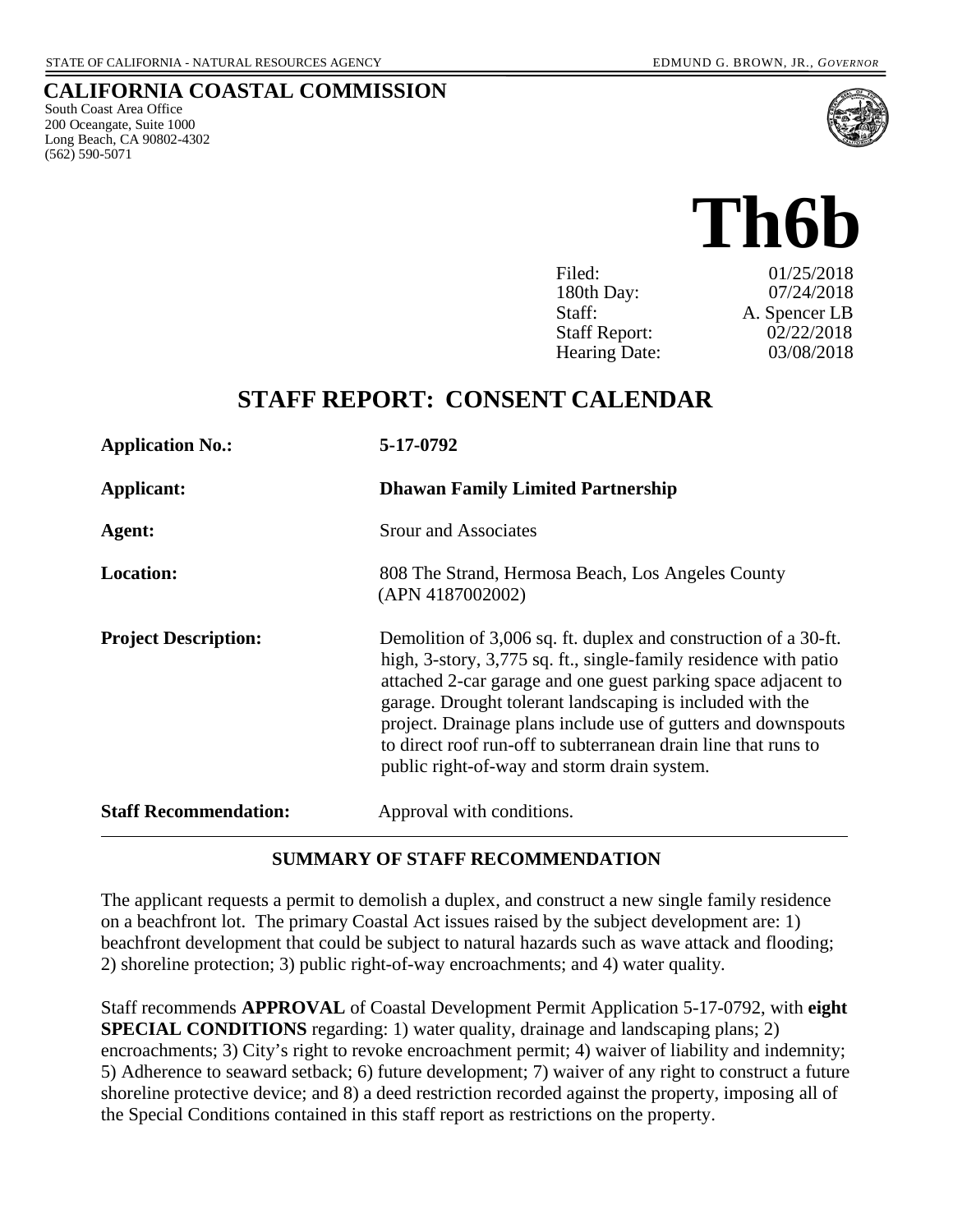# **I. MOTION AND RESOLUTION**

#### **Motion:**

*I move that the Commission approve the coastal development permit applications included on the consent calendar in accordance with the staff recommendations.*

Staff recommends a **YES** vote. Passage of this motion will result in approval of all of the permits included on the consent calendar. The motion passes only by affirmative vote of a majority of the Commissioners present.

#### **Resolution:**

*The Commission hereby approves a coastal development permit for the proposed development and adopts the findings set forth below on grounds that the development as conditioned will be in conformity with the policies of Chapter 3 of the Coastal Act and will not prejudice the ability of the local government having jurisdiction over the area to prepare a Local Coastal Program conforming to the provisions of Chapter 3. Approval of the permit complies with the California Environmental Quality Act because either 1) feasible mitigation measures and/or alternatives have been incorporated to substantially lessen any significant adverse effects of the development on the environment, or 2) there are no further feasible mitigation measures or alternatives that would substantially lessen any significant adverse impacts of the development on the environment.*

# **II. STANDARD CONDITIONS:**

This permit is granted subject to the following standard conditions:

1. **Notice of Receipt and Acknowledgment**. The permit is not valid and development shall not commence until a copy of the permit, signed by the permittee or authorized agent, acknowledging receipt of the permit and acceptance of the terms and conditions, is returned to the Commission office.

2. **Expiration.** If development has not commenced, the permit will expire two years from the date on which the Commission voted on the application. Development shall be pursued in a diligent manner and completed in a reasonable period of time. Application for extension of the permit must be made prior to the expiration date.

3. **Interpretation.** Any questions of intent of interpretation of any condition will be resolved by the Executive Director or the Commission.

4. **Assignment.** The permit may be assigned to any qualified person, provided assignee files with the Commission an affidavit accepting all terms and conditions of the permit.

5. **Terms and Conditions Run with the Land.** These terms and conditions shall be perpetual, and it is the intention of the Commission and the permittee to bind all future owners and possessors of the subject property to the terms and conditions.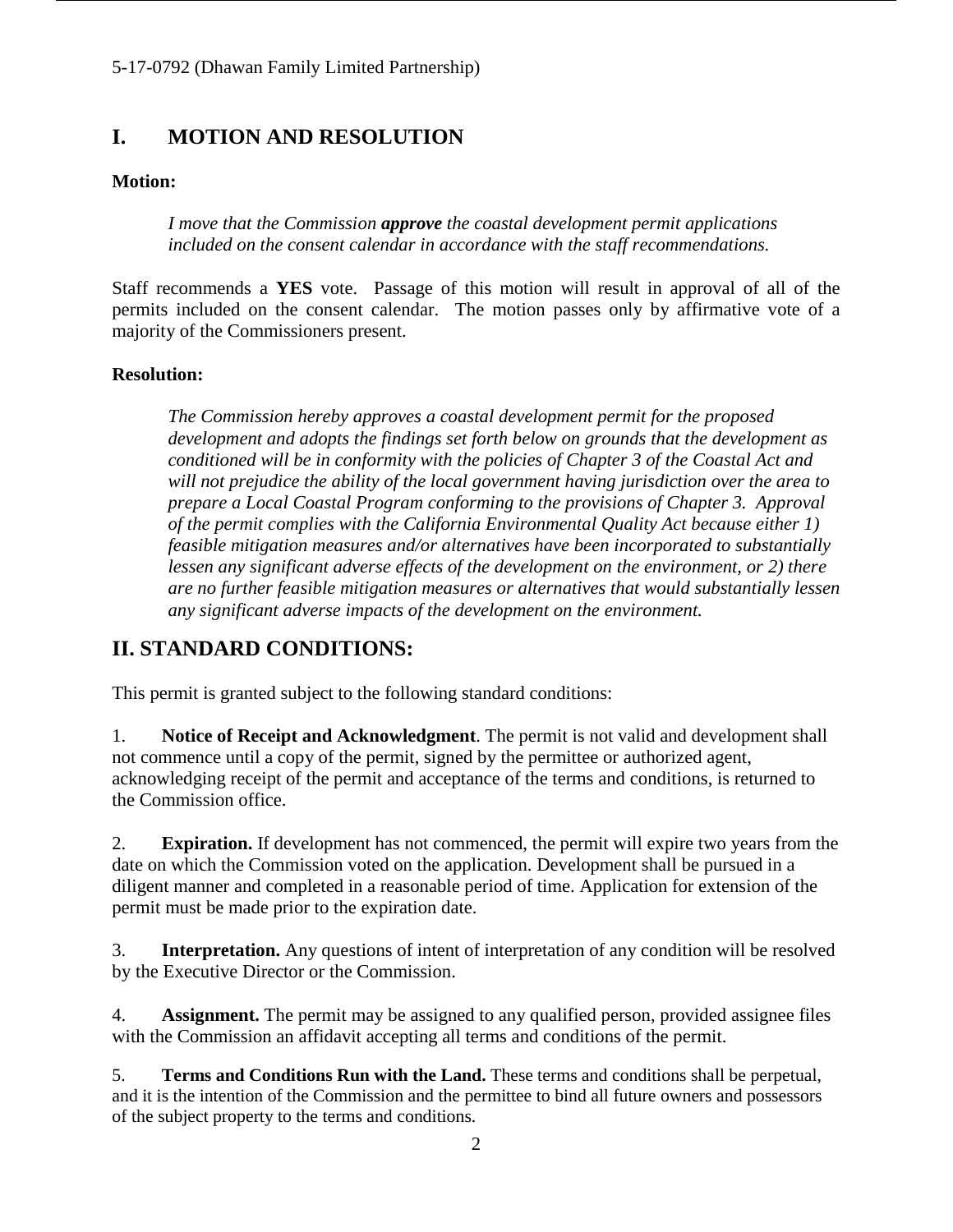# **III. SPECIAL CONDITIONS:**

This permit is granted subject to the following special conditions:

#### **1. Water Quality, Drainage and Landscaping Plans.**

A. The applicant shall conform to the drainage and run-off control plan received on September 21, 2017, showing roof drainage and runoff from all impervious areas directed to landscaped areas, and a subterranean drain line that runs to the public right-of-way and storm drain wherever possible. Vegetated landscaped areas shall only consist of native plants or non-native drought tolerant plants, which are non-invasive. No plant species listed as problematic and/or invasive by the California Native Plant Society, the California Exotic Pest Plant Council, or as may be identified from time to time by the State of California shall be employed or allowed to naturalize or persist on the site. No plant species listed as a'noxious weed' by the State of California or the U.S. Federal Government shall be utilized within the property. The applicant shall incorporate Best Management Practices (BMPs) into the construction and post-construction phases of the subject development. The applicant has also stated that they shall also comply with the applicable water efficiency and conservation measures of the City's adopted CALGreen standards concerning irrigation systems, and efficient fixtures and appliances.

B. The permittee shall undertake development in accordance with the approved final landscaping and drainage plans. Any proposed changes to the approved plan shall be reported to the Executive Director. No changes to the approved plan shall occur without a Commission amendment to this coastal development permit unless the Executive Director determines that no amendment is legally required.

#### **2. Encroachments**

A. An approximately 180 square-foot patio, which extends approximately 6 feet into the public right-of-way, for approximately 30 feet along the width of the seaward property line, is the only development allowed by this Coastal Development Permit (5-17-0792) in the City of Hermosa Beach Oceanfront Encroachment Area at 808 The Strand, as shown in **[Exhibit 2](https://documents.coastal.ca.gov/reports/2018/3/th6b/th6b-3-2018-exhibits.pdf)**. Any development in the Oceanfront public right-of-way, including additional improvements, repairs, and maintenance, cannot occur without an amendment to this coastal development permit or a new coastal development permit from the Coastal Commission, unless the Executive Director determines through written confirmation that no amendment or new permit is legally required.

B. The applicant has provided information showing an enrollment and initial payment in the City of Hermosa Beach's public access impact mitigation program (i.e. annual payment to City for encroachment). The applicant(s) and all other successors and assigns must remain enrolled in the City's public access impact mitigation program (i.e. annual payment to City for encroachment) and make the recurring annual payment so long as the encroachment remains in place.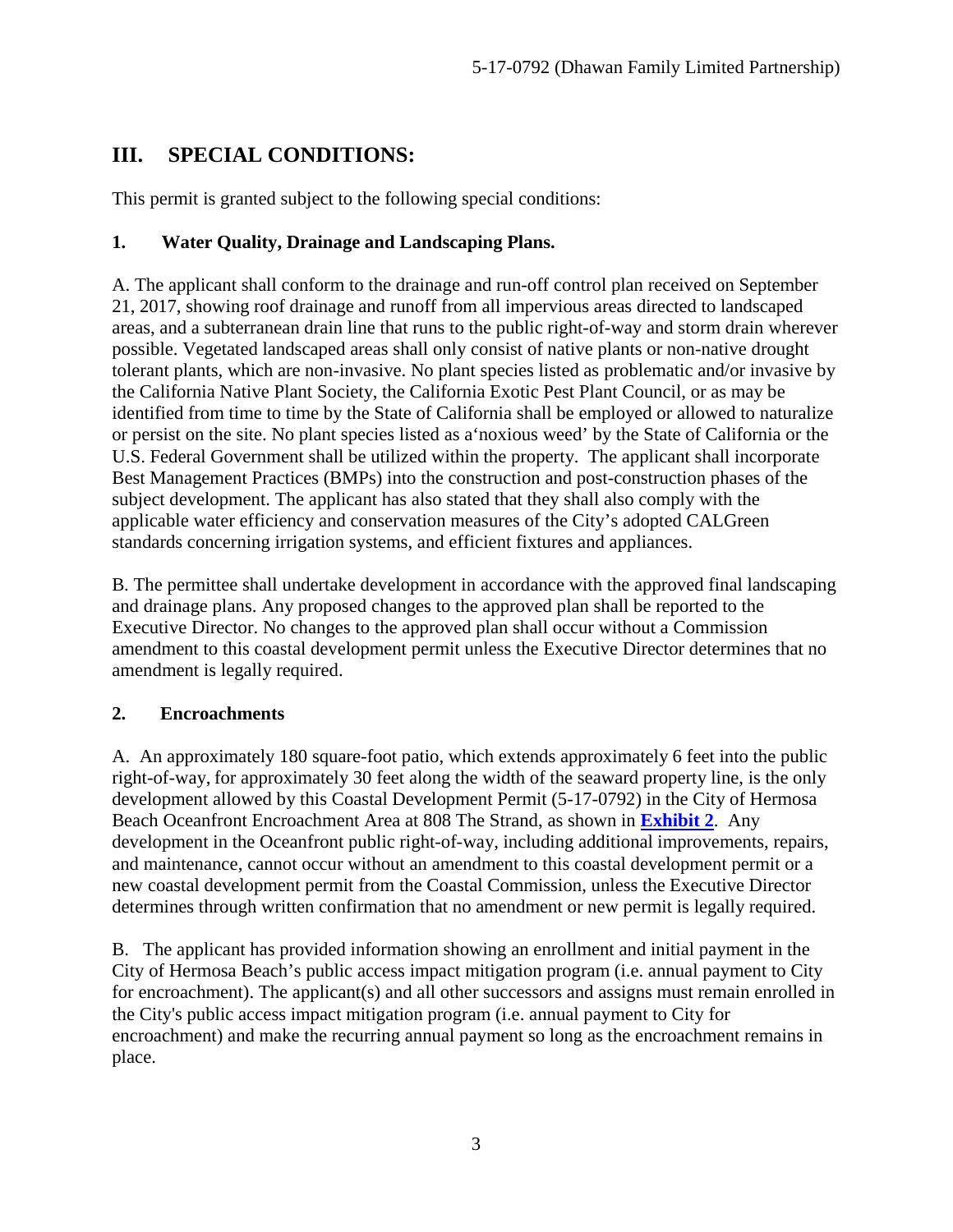**3. City's Right to Revoke Encroachment Permit.** Approval of this coastal development permit shall not restrict the City's right and ability to revoke, without cause, the approved City encroachment permit in order to construct public access and recreation improvements within the public right-of-way.

**4. Assumption of Risk, Waiver of Liability and Indemnity.** By acceptance of this permit, the applicant acknowledges and agrees (i) that the site may be subject to hazards from flooding, sea level rise, erosion and wave uprush; (ii) to assume the risks to the applicant and the property that is the subject of this permit of injury and damage from such hazards in connection with this permitted development; (iii) to unconditionally waive any claim of damage or liability against the Commission, its officers, agents, and employees for injury or damage from such hazards; and (iv) to indemnify and hold harmless the Commission, its officers, agents, and employees with respect to the Commission's approval of the project against any and all liability, claims, demands, damages, costs (including costs and fees incurred in defense of such claims), expenses, and amounts paid in settlement arising from any injury or damage due to such hazards.

5. **Minimum Seaward Setbacks**. The rear (seaward) setback of the structure shall not be less than 5 feet from the property line on the ground floor, This shall apply to all habitable and non-habitable areas, stories and foundation of the structure except for ground level patios.

**6. Future Development.** This permit only authorizes the development described in Coastal Development Permit No. 5-17-0792. The exemptions otherwise provided in Public Resources Code section 30610(b) shall not apply to any improvements to the development approved by Permit No. 5-17-0792. Accordingly, any future improvements to the structure authorized by this permit shall require an amendment to Permit No. 5-17-0792 from the Commission or shall require an additional coastal development permit from the Commission or from the applicable certified local government.

#### **7. Waiver of Rights to Future Shoreline Protective Device**

By acceptance of this permit, the applicant acknowledges that this project constitutes new development under the Coastal Act, and is therefore not entitled to a shoreline protective device under Section 30235 of the Coastal Act. Thus, by acceptance of this permit, the applicant hereby waives any rights to construct such devices that may exist under applicable law . The applicant further agrees, on behalf of himself and all successors and assigns, that the landowner(s) shall remove the development authorized by this permit, including the residence, garage, foundations, permitted encroachments, and patio if (a) any government agency has ordered that the structures are not to be occupied due to coastal hazards, or if any public agency requires the structures to be removed; (b) essential services to the site can no longer feasibly be maintained (e.g., utilities, roads); (c) the development is no longer located on private property due to the migration of the public trust boundary; (d) removal is required pursuant to LCP policies for sea level rise adaptation planning; or (e) the development would require a shoreline protective device that is inconsistent with the coastal resource protection policies of the Coastal Act or certified LCP to prevent a-d above.. In the event that portions of the development fall to the beach before they are removed, the landowner(s) shall remove all recoverable debris associated with the development from the beach and ocean and lawfully dispose of the material in an approved disposal site. Such removal shall require a coastal development permit.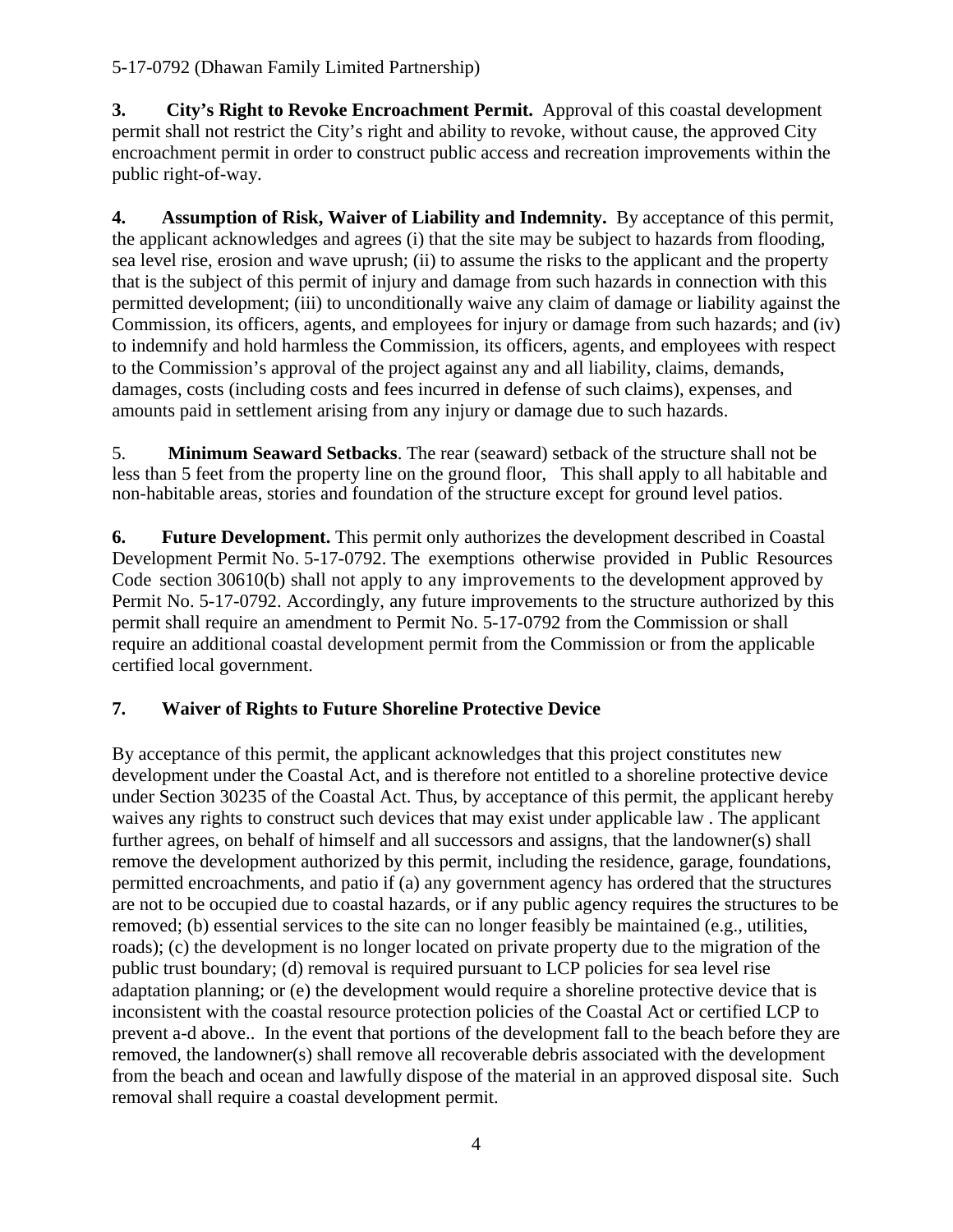8. **Deed Restriction.** PRIOR TO ISSUANCE OF THIS COASTAL DEVELOPMENT PERMIT, the applicant shall submit to the Executive Director for review and approval documentation demonstrating that the applicant has executed and recorded against the parcel(s) governed by this permit a deed restriction, in a form and content acceptable to the Executive Director: (1) indicating that, pursuant to this permit, the California Coastal Commission has authorized development on the subject property, subject to terms and conditions that restrict the use and enjoyment of that property; and (2) imposing the Special Conditions of this permit, as covenants, conditions and restrictions on the use and enjoyment of the Property. The deed restriction shall include a legal description of the entire parcel or parcels governed by this permit. The deed restriction shall also indicate that, in the event of an extinguishment or termination of the deed restriction for any reason, the terms and conditions of this permit, shall continue to restrict the use and enjoyment of the subject property so long as either this permit or the development it authorizes, or any part, modification, or amendment thereof, remains in existence on or with respect to the subject property.

# **IV. FINDINGS AND DECLARATIONS:**

# **A. PROJECT DESCRIPTION AND LOCATION**

The applicant is proposing to demolish a 3,006 square-foot duplex and construct a 30-foot high, three-story, 3,775 square-foot single-family residence with a ground-level patio and a 375 squarefoot, two-car garage **[\(Exhibits 2 and 3\)](https://documents.coastal.ca.gov/reports/2018/3/th6b/th6b-3-2018-exhibits.pdf)**. The site is located in a Medium Density Residential (R-2B) zone, which restricts structure height to 30 ft., and the proposed single-family residence adheres to this designation and is consistent with past Commission permit actions. Some landscaping is proposed utilizing native or non-native drought tolerant plants. No grading is proposed for the project.

The subject site is a residential lot located at 808 The Strand in the City of Hermosa Beach, Los Angeles County **[\(Exhibit 1\)](https://documents.coastal.ca.gov/reports/2018/3/th6b/th6b-3-2018-exhibits.pdf)**. The site is a relatively level beachfront lot located within a developed urban residential area approximately 0.2 miles south of the Hermosa Beach Pier, between the first public road and the sea. The lot size is approximately 2,395 square feet in an area located on the inland side of The Strand – an improved 20 foot wide public right-of-way that separates the residential development from the public beach. The Strand is used by both residents and visitors for recreational purposes such as walking, jogging, biking, etc., as well as for access to the shoreline. The Strand extends for approximately 4 miles, from 45<sup>th</sup> Street (the border between El Segundo and Manhattan Beach) to Herondo Street (the border between Hermosa Beach and Redondo Beach). The nearest vertical public access to the beach is available via the public right-of-way at the western end of  $8<sup>th</sup>$  Street, located approximately 30 feet south of the site.

A majority of The Strand is developed with single-family and multi-family residences ranging in size from 2,500 square feet to 3,700 square feet. Many of these residences are 3-story, 30 foothigh structures. The proposed 30 foot-high, 3,775 square foot single-family residence is of a similar mass and scale to other properties in the project vicinity. Therefore, the proposed project is compatible with the community character of the area.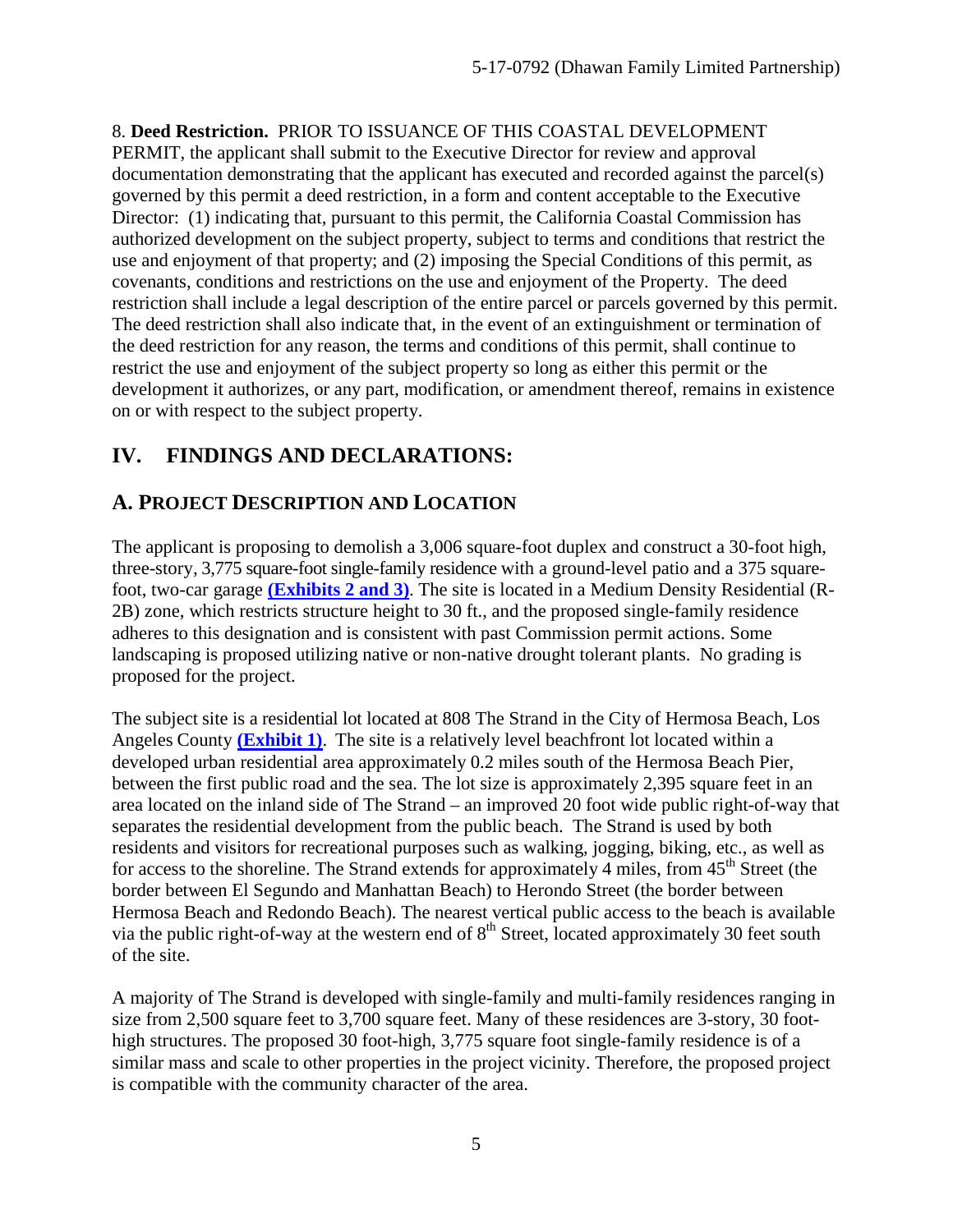The project site is located on an oceanfront lot, and is therefore vulnerable to erosion, flooding, wave runup, and storm hazards. These hazard risks are exacerbated in consideration of sea level rise that is expected to occur over the coming decades. In this geographic area, the main concerns raised by beach fronting development are impacts to public access and recreation, and whether hazardous conditions might eventually lead to a request to build a shoreline protection device to protect the proposed development.

The Coastal Act discourages shoreline protection devices because they generally cause adverse impacts to coastal resources and can constrain the ability of the shoreline to respond to dynamic coastal processes. As a sandy beach erodes, the shoreline will generally migrate landward toward the structure, resulting in a reduction and/or loss of public beach area with no increase of the landward extent of the beach. A beach that rests either temporarily or permanently at a steeper angle than under natural conditions will have less horizontal distance between the mean low water and mean high water lines, which narrows the beach area available for public access. Shoreline protective devices also result in a progressive loss of sand because shore material is not available to nourish the nearshore sand bar. The lack of an effective sand bar can allow such high wave energy on the shoreline that materials may be lost offshore, where it is no longer available to nourish the beach. This also affects public access through a loss of beach area. Shoreline protection devices such as revetments, seawalls, and bulkheads cumulatively affect shoreline sand supply and public access by causing accelerated and increased erosion on adjacent public beaches. Such a protective structure is often placed on public land rather than on the private property it is intended to protect, resulting in a physical loss of beach area formerly available to the general public. In general, shoreline protection devices are not attractive, can detract from a natural beach experience, and adversely impact public views. Shoreline protective devices, by their very nature, tend to conflict with various LCP and Chapter 3 policies because shoreline structures can have a variety of adverse impacts on coastal resources, including adverse effects on sand supply, public access, coastal views, natural landforms, and overall shoreline beach dynamics on and off site, ultimately resulting in the loss of beach.

Because shoreline protection devices, such as seawalls, revetments, and groins, can create adverse impacts on coastal processes, Coastal Act Section 30253 specifically prohibits development that could "…create [or] contribute significantly to erosion, geologic instability, or destruction of the site or surrounding area or in any way require the construction of protective devices that would substantially alter natural landforms along bluffs and cliffs." However, Section 30235 of the Coastal Act recognizes that *existing* development may be protected by shoreline protective devices subject to certain conditions. This limitation is particularly important when considering new development, such as in this case, because if it is known that a new development may need shoreline protection in the future, it would be unlikely that such development could be found to be consistent with Section 30253 of the Coastal Act. Therefore, the Commission's action on this project must consider the effects of wave uprush, flooding, and storm events (with sea level rise considerations) on public access and recreation.

#### **Sea Level Rise**

Sea level has been rising for many years. Several different approaches have been used to analyze the global tide gauge records in order to assess the spatial and temporal variations, and these efforts have yielded sea level rise rates ranging from about 1.2 mm/year to 1.7 mm/year (about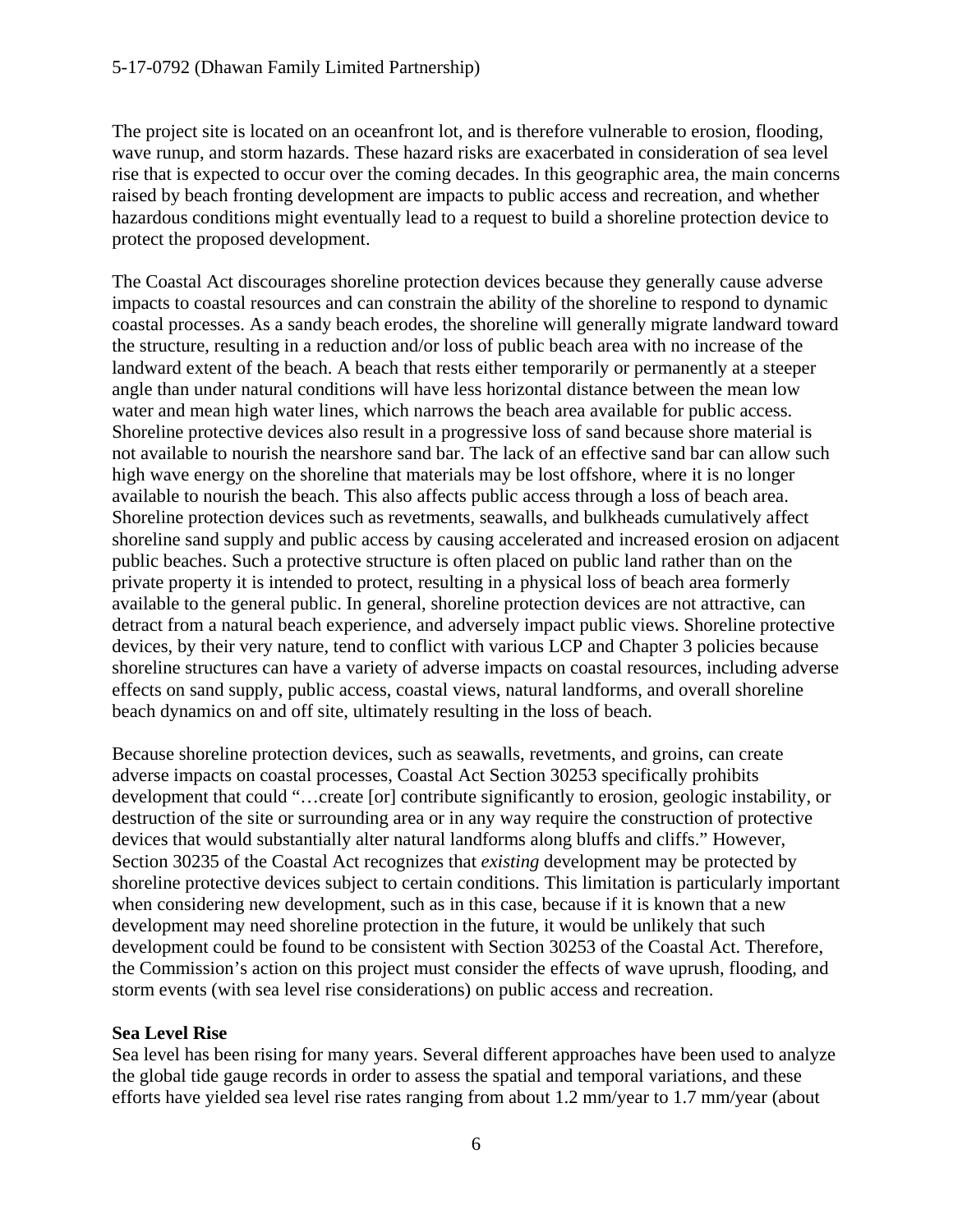0.5 to 0.7 inches/decade) for the 20th century, but since 1990 the rate has more than doubled, and the rate of sea level rise continues to accelerate. Since the advent of satellite altimetry in 1993, measurements of absolute sea level from space indicate an average global rate of sea level rise of 3.4 mm/year or 1.3 inches/decade – more than twice the average rate over the 20th century and greater than any time over the past one thousand years.<sup>[1](#page-6-0)</sup> Recent observations of sea level along parts of the California coast have shown some anomalous trends; however, there is unequivocal evidence that the climate is warming, and such warming is expected to cause sea levels to rise at an accelerating rate throughout this century.

The State of California has undertaken significant research to understand how much sea level rise to expect over this century and to anticipate the likely impacts of such sea level rise. In 2013, the Ocean Protection Council adopted the National Research Council (NRC) report, "Sea-Level Rise for the Coasts of California, Oregon, and Washington: Past Present and Future", as best available science for the State of California, and recommended in its 2013 State Sea-Level Rise Guidance that state agencies and others use these projections in their planning processes (the Coastal Commission also adopted the NRC report as best available science its 2015 Sea Level Rise Policy Guidance). This report estimates that sea levels could rise between 1.5 and 5.5 feet by the year  $2100^2$  $2100^2$  for areas south of Cape Mendocino. This projection is given in a range largely because researchers cannot know exactly how much greenhouse gases we will continue to emit over the coming decades – large-scale curtailment of greenhouse gas emissions would keep sea level rise towards the lower end of the projections, while business as usual emissions scenarios would result in the higher end of the projections. Because the world has continued along the "business as usual" scenario (and data suggests temperatures and sea level rise are tracking along the higher projections), OPC and the Natural Resources Agency have continued to recommend that we avoid relying on the lower projections in planning and decision-making processes.

The NRC report also noted that there are additional sources of uncertainty that could result in rates of sea level rise that are outside the projected ranges. One major source of uncertainty is related to the dynamics of ice sheet loss, and this topic has continued to be extensively researched since the NRC report came out. This more recent research informed the April 2017 "Rising Seas in California: An Update on Sea-Level Rise Science" report<sup>[3](#page-6-2)</sup>, which is being incorporated into OPC's 2018 update to the State Sea-Level Rise Guidance. The updated projections in the Rising Seas report suggest sea levels could rise between 1.6 and 6.9 feet by 2100, depending on greenhouse gas emissions. The updated science report also includes an extreme scenario (termed the "H++" scenario) of 10.2 feet of sea level rise by 2100 based on recent modelling efforts that look at possible sea level rise associated with rapid ice sheet loss. As our understanding of sea level rise continues to evolve, it is possible that sea level rise projections will continue to change as well (as evidenced by the recent updates to best available science). While uncertainty will remain with regard to exactly how much sea levels will rise and when, the direction of sea level change is clear and it is critical to continue to assess sea level rise vulnerabilities when planning for future development. Importantly, maintaining a precautionary

 $\overline{a}$ 

<span id="page-6-1"></span><span id="page-6-0"></span> $\frac{1 \text{ http://www.opc.ca.gov/webmaster/ftp/pdf/docs/rising-seas-in-california-an-update-on-sea-level-rise-science.pdf}}{2 \text{ National Research Council (NRC). } 2012$  $\frac{1 \text{ http://www.opc.ca.gov/webmaster/ftp/pdf/docs/rising-seas-in-california-an-update-on-sea-level-rise-science.pdf}}{2 \text{ National Research Council (NRC). } 2012$  $\frac{1 \text{ http://www.opc.ca.gov/webmaster/ftp/pdf/docs/rising-seas-in-california-an-update-on-sea-level-rise-science.pdf}}{2 \text{ National Research Council (NRC). } 2012$ . Sea-Level Rise for the Coasts of California, Oregon, and Washington: Past, Present, and Future. Report by the Committee on Sea Level Rise in California, Oregon, and Washington. National Academies Press, Washington, DC. 250 pp. http://www.nap.edu/catalog/13389/sea-level-rise-for-the-coasts-of-california-oregonand-washington.<br><sup>3</sup> Griggs, G, Árvai, J, Cayan, D, DeConto, R, Fox, J, Fricker, HA, Kopp, RE, Tebaldi, C, Whiteman, EA (California Ocean Pr

<span id="page-6-2"></span>Science Advisory Team Working Group). Rising Seas in California: An Update on Sea-Level Rise Science. California Ocean Science Trust, April 2017.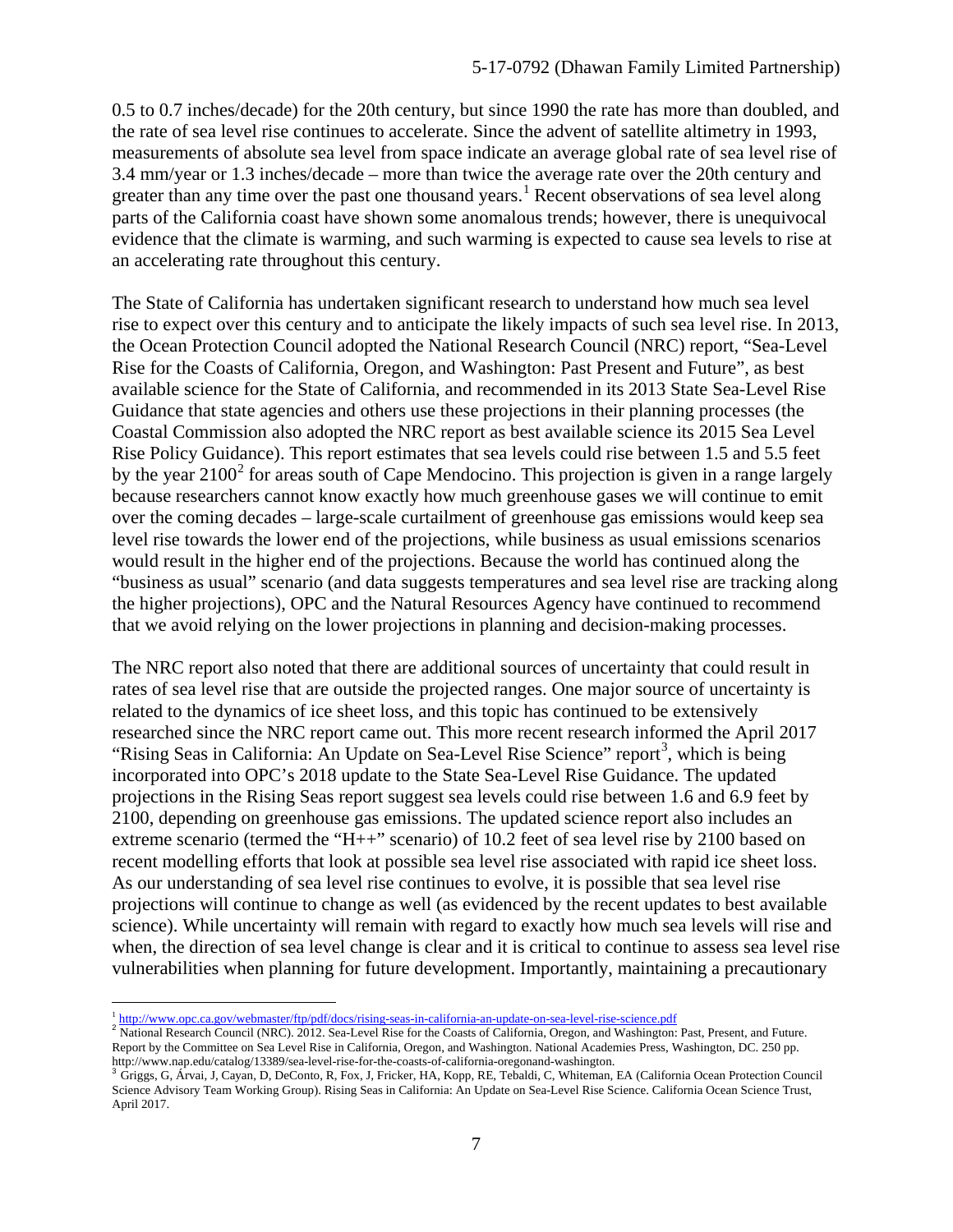#### 5-17-0792 (Dhawan Family Limited Partnership)

approach that considers high or even extreme sea level rise rates and includes planning for future adaptation will help ensure that decisions are made that will result in a resilient coastal California.

On the California coast the effect of a rise in sea level will be the landward migration of the intersection of the ocean with the shore, which will result in increased flooding, erosion, and storm impacts to coastal areas. On a relatively flat beach, with a slope of 40:1, a simple geometric model of the coast indicated that every centimeter of sea level rise will result in a 40 cm landward movement of the ocean/beach interface. For fixed structures on the shoreline, such as a seawall, an increase in sea level will increase the inundation of the structure. More of the structure will be inundated or underwater than is inundated now and the portions of the structure that are now underwater part of the time will be underwater more frequently. Accompanying this rise in sea level will be an increase in wave heights and wave energy. Along much of the California coast, the bottom depth controls the nearshore wave heights, with bigger waves occurring in deeper water. Since wave energy increases with the square of the wave height, a small increase in wave height can cause a significant increase in wave energy and wave damage. Combined with the physical increase in water elevation, a small rise in sea level can expose previously protected back shore development to increased wave action, and those areas that are already exposed to wave action will be exposed more frequently, with higher wave forces. Structures that are adequate for current storm conditions may not provide as much protection in the future.

The City of Hermosa Beach completed an initial sea level rise vulnerability assessment in 201[4](#page-7-0).<sup>4</sup> The report indicates that the City's shoreline is highly vulnerable to change due to the very soft substrate (sand dunes) that were built upon, and the reduced influx of sediment to the littoral cell. The report also indicates that Hermosa Beach has gained significant beach width due to past sand replenishment projects, including replenishment needed to protect Los Angeles' Hyperion Sewage Treatment Plant, and that the structures protecting King Harbor in Redondo Beach, just to the south, serve as a sediment trap that benefits Hermosa's beach area. The report concludes on page 18 that:

*To the extent future coastal erosion increases as a result of sea level rise and related changes in sediment dynamics, and if future beach replenishment is not maintained, Hermosa Beach should expect a reduction of the protective beach buffer in front of the city. As a result, future flooding and storm surge could have a more destructive and farther-inland reaching impact than if the beach remains stable. In the absence of having [such] a detailed engineering study, the estimates of inland flooding under the higher sea level rise scenario used here thus may not fully capture the extent of potential risks to the city.* 

In addition, in addressing the impacts of shoreline protection, the report states on page 61:

*… Given the currently human-made wide beach, the question of additional shoreline protection has not been a priority issue in Hermosa Beach. However, virtually the entire shoreline is fronted by the Strand – the bike- and walkway that marks the hardened* 

<span id="page-7-0"></span> $\overline{a}$ <sup>4</sup> Ekstrom, J, Moser, S. Vulnerability and Adaptation to Sea Level Rise: An Assessment for the City of Hermosa Beach, September 2014.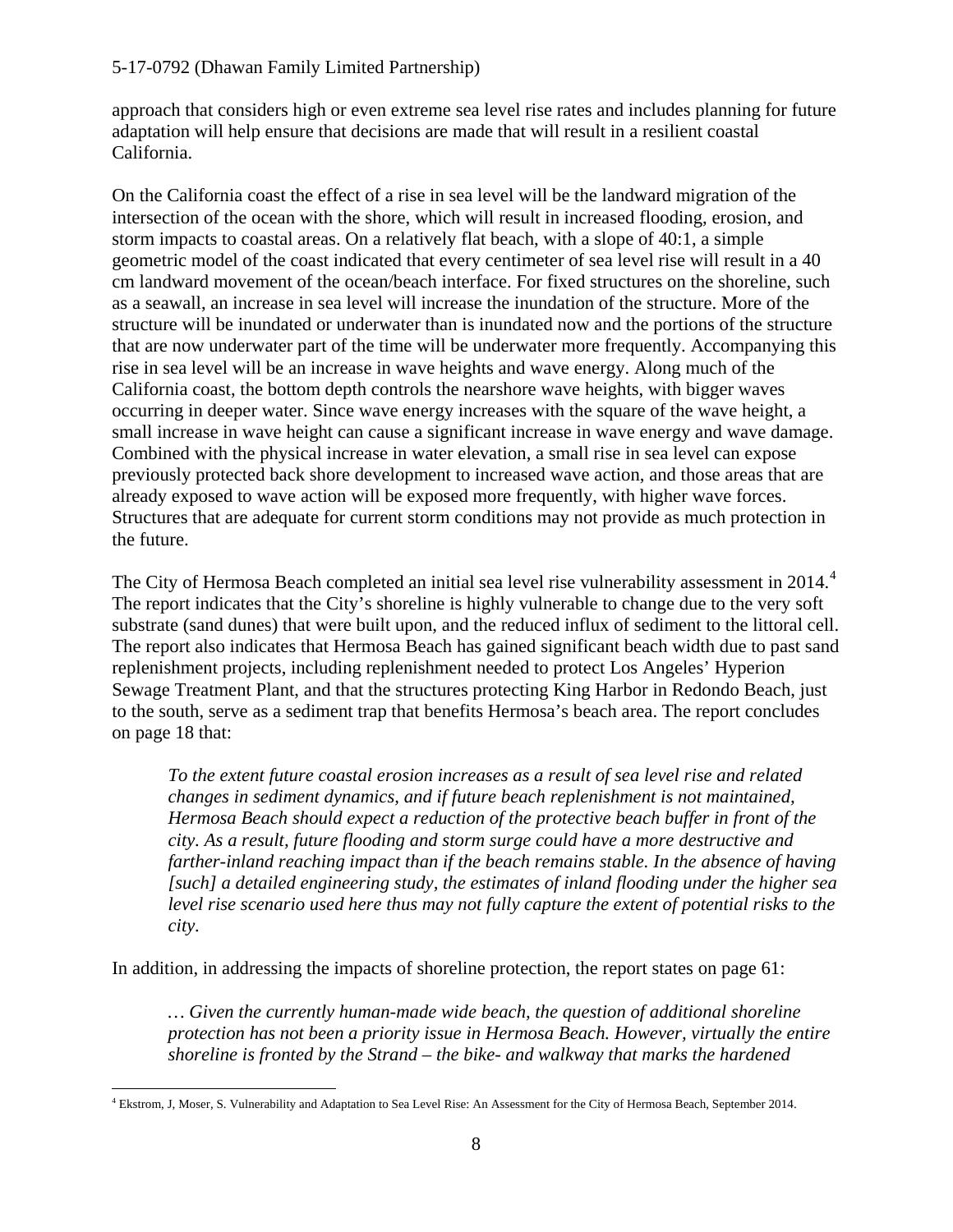*boundary between the beach and residential/commercial development of the city proper. The Strand serves effectively as a low seawall along the full length of the city, set back from the shoreline and fronted by the beach. If beach erosion were to continue unabated as a result of accelerated sea level rise, it would eventually lead to a situation where the*  water's edge would be at the base of the Strand seawall. Missing the beach buffer, the *waves – particularly storm waves – would eventually undercut the seawall and damage the Strand.* 

Therefore, there is a high degree of uncertainty regarding future impacts of sea level rise within the City and at the project site, which is adjacent to the Strand, not only caused by the uncertainty of global sea level rise projections, but also by uncertainty related to the long-term effectiveness and feasibility of sand replenishment,<sup>[5](#page-8-0)</sup> as well as the potential for changes in coastal management approaches within the littoral cell, which could significantly impact sediment transport in the area. Future impacts from sea level rise may include not only increased hazards at the project site, but also loss of public beach area within the City. These impacts will be further evaluated and addressed in the City's LCP planning process, which is currently underway, with the benefit of two LCP grants from the Commission.

The applicant has submitted a Coastal Hazard and Wave Runup Study dated December 13, 2016 prepared by Geosoils, Inc. of Carlsbad, CA for this property. The study concludes that because there is a wide sandy beach **(**approximately 550 feet wide) between the subject property and the Pacific Ocean, wave runup and overtopping will not significantly impact this site over the life of the proposed improvements. The report finds that this holds true even for an estimated sea level rise ranging from 1.25 feet to 4.5 feet. As mentioned previously, however, the current sea level rise projections have a level of uncertainty. Therefore, the proposed development remains at risk to the adverse effects of sea level rise, especially if the rate of erosion and wave uprush accelerates faster than projected or if there are changes in the frequency or effectiveness of beach nourishment activities or changes to sediment management in the area. In any case, new development is not entitled to shoreline protection under the Coastal Act. The applicant must therefore waive the right to construct a shoreline protective device for the property, as outlined in **Special Condition 7.** Further, the landowner must remove the development if (a) any government agency has ordered that the structures are not to be occupied due to coastal hazards, or if any public agency requires the structures to be removed; (b) essential services to the site can no longer feasibly be maintained (e.g., utilities, roads); (c) the development is no longer located on private property due to the migration of the public trust boundary; (d) removal is required pursuant to LCP policies for sea level rise adaptation planning; or (e) the development would require a shoreline protective device to prevent a-d above that is inconsistent with the coastal resource protection policies of the Coastal Act or certified LCP. **Special Condition 7** requires that if any of the proposed development becomes threatened by coastal hazards in the future, even though information presented by the applicant's engineer today finds that that is not expected, then the threatened development may need to be removed. This condition recognizes that the applicant's consultant has found that the site is currently expected to be safe, while also recognizing that predictions of the future of sea level rise, flooding, and their impacts in Hermosa Beach, cannot be made with certainty. Thus Special Condition 6 ensures that the risks

 $\overline{a}$ 

<span id="page-8-0"></span> $<sup>5</sup>$  As sea level rises, there will be larger demand for limited beach-suitable sediment, and increased waves and flooding will lead to more frequent</sup> and severe erosion events, thereby increasing costs and reducing the effectiveness of nourishment efforts.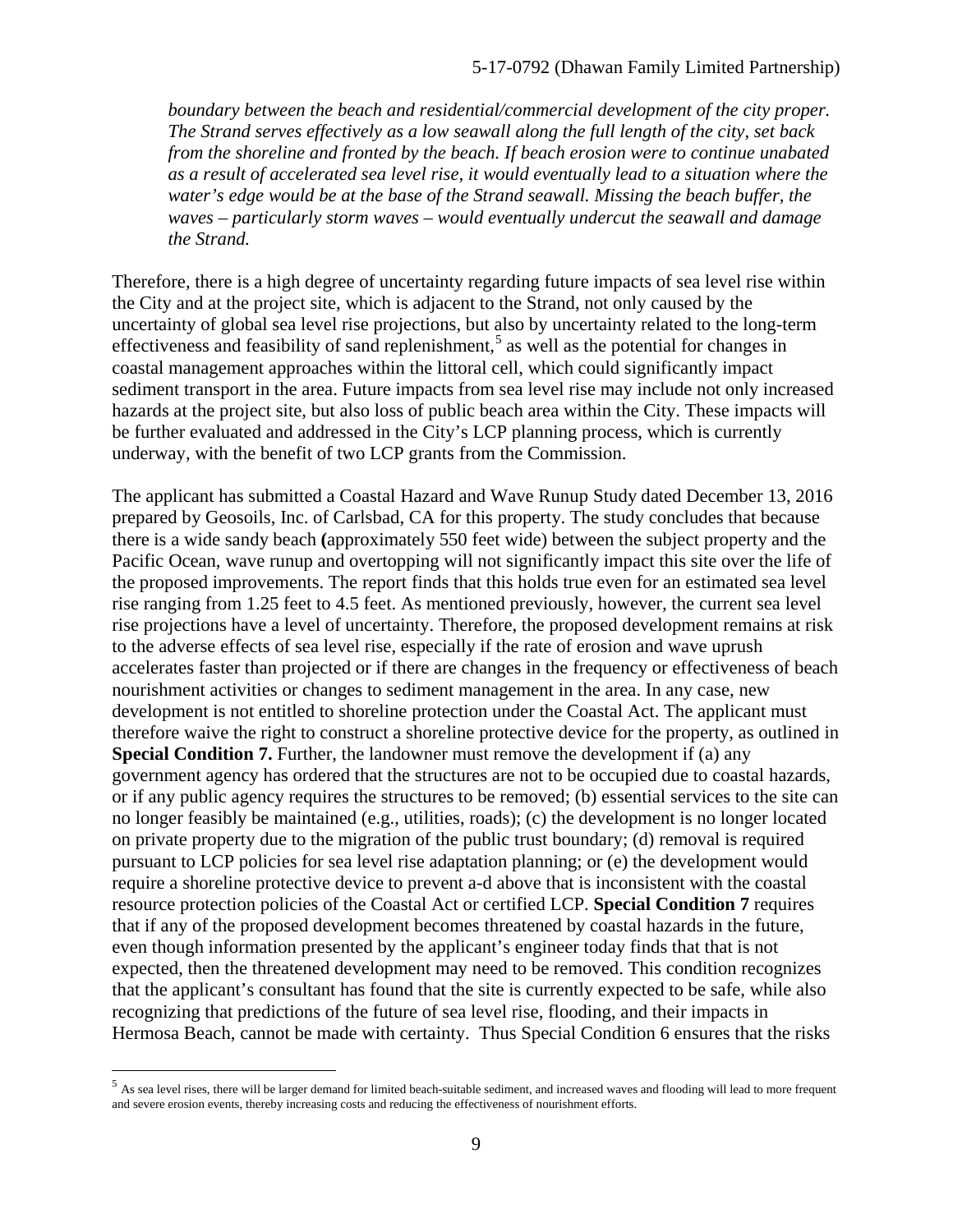#### 5-17-0792 (Dhawan Family Limited Partnership)

of property damage or loss arising from sea level rise or other changed circumstances are borne by the applicant enjoying the benefits of its private new development, and not the public.

Commission staff has reviewed the submitted coastal hazards analysis and has utilized the Our Coasts, Our Future flood maps to analyze the project site's vulnerability to coastal hazards. The Commission concurs that beach erosion and wave uprush events will not significantly impact the proposed development given the current width of the public beach. However, the flood maps do show that the subject site is vulnerable to flooding over the next 75 years under a 100 year storm scenario and a minimum of 2.5 feet of sea level rise. Should the applicant need to implement flood-protection measures on the property in the future, it would need to submit an application for a coastal development permit for such measures. A more comprehensive strategy to address the flooding hazard in the low-lying beach areas in Hermosa Beach will be addressed in the Hermosa Beach LCP. Given that the applicant has chosen to implement the project on a beachfront lot despite risks from wave attack, erosion, sea level rise, and flooding, the applicant must assume the risks and waive the rights to a shoreline protective device. Therefore, the Commission imposes **Special Condition 4.** 

The first floor of the proposed development is set back 5 feet from the seaward property line and the upper floors are setback 3 feet from the seaward property line, which is consistent with the Hermosa Beach setback requirements. Given the width of the beach, and the additional setback for the property, there is an adequate setback to protect the structure from any future sea level rise. There is also adequate room for adaptive measures (i.e. sandbags, barriers) on the property in the event that wave uprush does reach the property within the life of the structure without impacting public. To ensure that the required setback is maintained, the Commission imposes **Special Condition 5**, requiring that the structure adheres to a minimum 5 foot setback from the seaward property line.

The project site has an approximately 180 square-foot portion of the patio with pavers and a 42 inch wall that currently encroaches 6 feet into the public right-of-way at the seaward side of the property. The area of the patio encroachment is currently privately developed and is used in tandem with the portion of the patio that is located entirely within the private property. The encroachment area is under a separate lease agreement, and is subject to review, approval, and revocation by the City of Hermosa Beach Public Works Department. The applicants are proposing to add landscaping and to re-stucco the existing 42" wall in the encroachment area. The proposed encroachment is consistent with previously issued coastal development permits in the area, and does not currently impact public access. However, with sea level rise or an increased use of the Strand, the City may require a widening of the public walkway, and further require that the applicant(s) and all sucessors/assigns remove the encroachment in order to accommodate the change to the Strand. To ensure that the applicant maintains their encroachment permit with the City, which is revocable by the City of Hermosa Beach Public Works Department, the Commission imposes **Special conditions 2 and 3** regarding the applicant's rights and obligations related to the encroachment.

The project includes a drainage system to manage and increase on-site percolation of runoff, including gutters and downspouts, which are directed to a subterranean drainline that runs to the public right-of-way and storm drain. In addition, landscaped areas along a portion of the north side yard and the full length of the Strand-adjacent yard will work to capture storm runoff. Best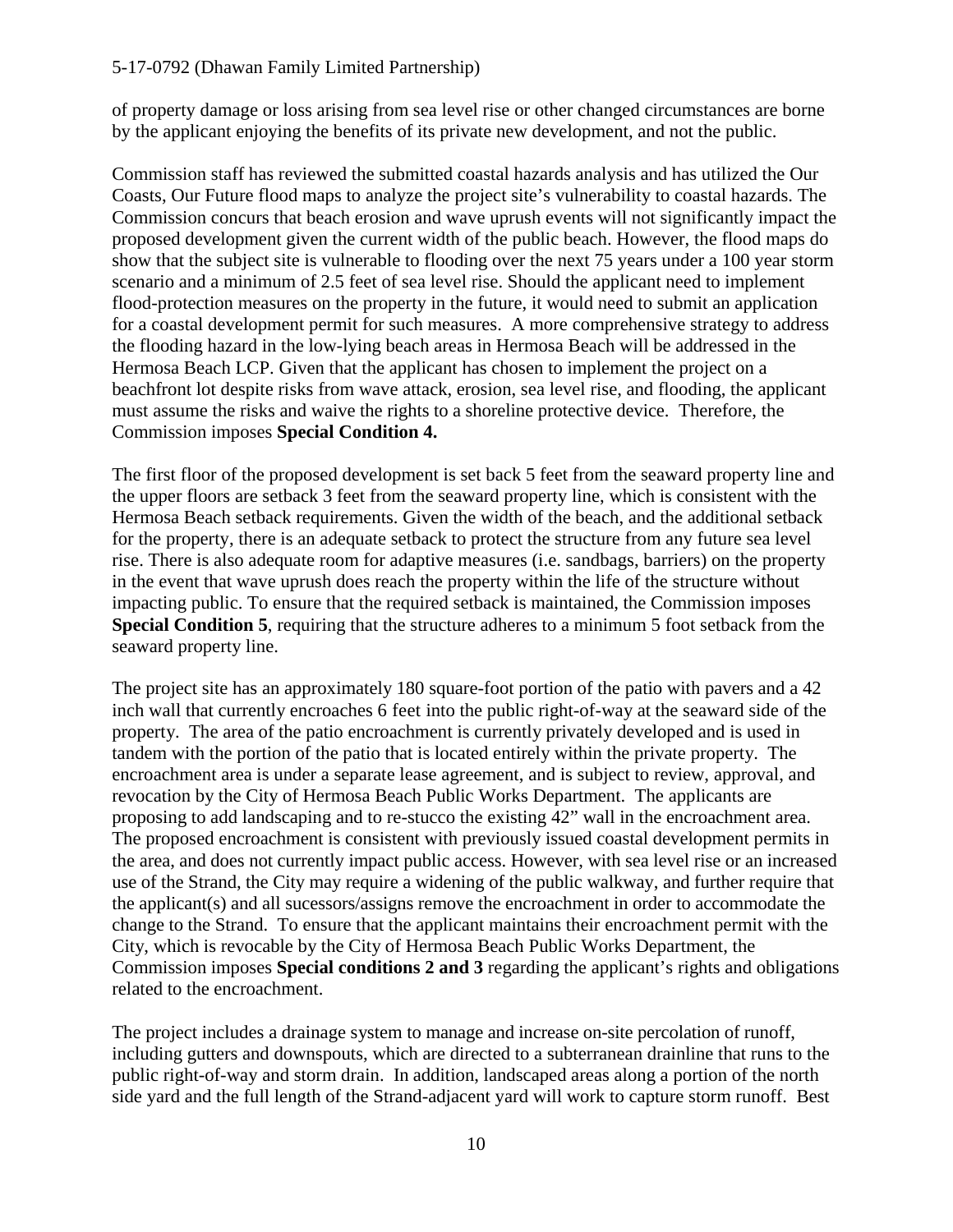management practices will also be incorporated throughout the course of construction. To ensure that the project conforms to the drainage and run-off control plan received on September 21, 2017, the Commission imposes **Special Condition 1.**

#### **B. HAZARDS**

Development adjacent to the ocean is inherently hazardous. Development which may require a protective device in the future cannot be allowed due to the adverse impacts such devices have upon, among other things, public access, visual resources and shoreline processes. To minimize the project's impact on shoreline processes, and to minimize risks to life and property, the development has been conditioned to: require an appropriate set-back from the water; require a drainage and runoff control plan to direct, treat, and minimize the flow of water offsite; require the property owner to waive any rights to construct a shoreline protective device that may exist under applicable law; and to require that the landowner and any successor-in-interest assume the risk of undertaking the development. As conditioned, the Commission finds that the development conforms to the requirements of Sections 30235 and 30253 of the Coastal Act regarding the siting of development in hazardous locations.

#### **C. DEVELOPMENT**

The development is located in an existing developed area and is compatible with the character and scale of the surrounding area. However, the proposed project raises concerns that future development of the project site potentially may result in a development which is not consistent with the Chapter 3 policies of the Coastal Act. To assure that future development is consistent with the Chapter 3 policies of the Coastal Act, the Commission finds that a future development condition be imposed. As conditioned the development conforms to the Chapter 3 policies of the Coastal Act.

#### **D. PUBLIC ACCESS**

As conditioned, the proposed development will not have any new adverse impact on public access to the coast or to nearby recreational facilities. Thus, as conditioned, the proposed development conforms to Sections 30210 through 30214, Sections 30220 through 30224, and 30252 of the Coastal Act.

# **E. WATER QUALITY**

The proposed development has a potential for discharge of polluted runoff from the project site into coastal waters. The development, as proposed and as conditioned, incorporates design features to minimize the effect of construction and post-construction activities on the marine environment. These design features include, but are not limited to, one or more of the following: the appropriate management of equipment and construction materials, construction-phase erosion control measures, reduction in runoff through the use of permeable surfaces, the use of noninvasive drought tolerant vegetation to reduce and treat the runoff discharged from the site, and